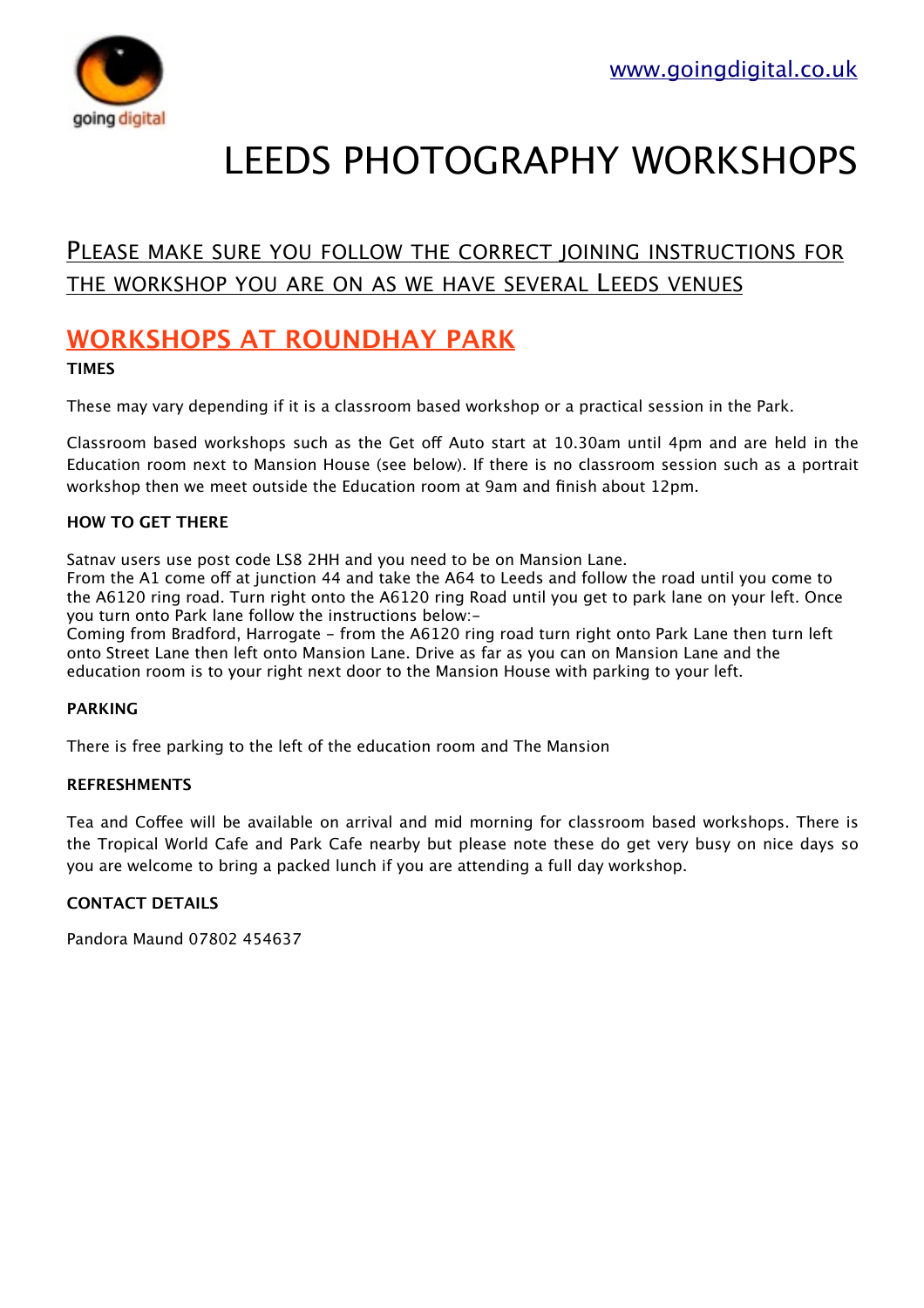

# PHOTOGRAPHY WORKSHOPS

### **WORKSHOPS AT GOLDEN ACRE PARK**

#### **TIMES**

Please note the starting time for this workshop is 10.00am with a finish of 4pm. Please report to the classroom at 9.50am. Please don't arrive before then as we need time to set up ready to welcome you on arrival.

#### **HOW TO GET THERE**

#### **We are based at the Mercure Leeds Parkway Hotel, Otley Road, Leeds. LS16 8AG**

Satnav users use post code LS16 8AG. The hotel is located on the A660 and is also on a regular bus route from the city centre.

#### **PARKING**

There is free parking on site

#### **REFRESHMENTS**

Tea and Cofee will be available on arrival and mid morning. Please bring a packed lunch

#### **CONTACT DETAILS**

Pandora Maund 07802 454637

### **EVENING PHOTO WALKS IN LEEDS**

#### **TIMES**

Meet at 6.30pm The Cuthbert Brodrick, Millennium Square, 99 Portland Street, Leeds, LS2 3AD. For a tea/coffee before setting off at 7pm. The walk finishes approximately 9pm.

#### **REFRESHMENTS**

Coffee and Tea will be available on arrival

#### **CONTACT DETAILS**

If you have a problem on the day of the walk, please telephone your tutor, whose number you'll find on your Confirmation email, or call Pandora Maund on 07802 454637.